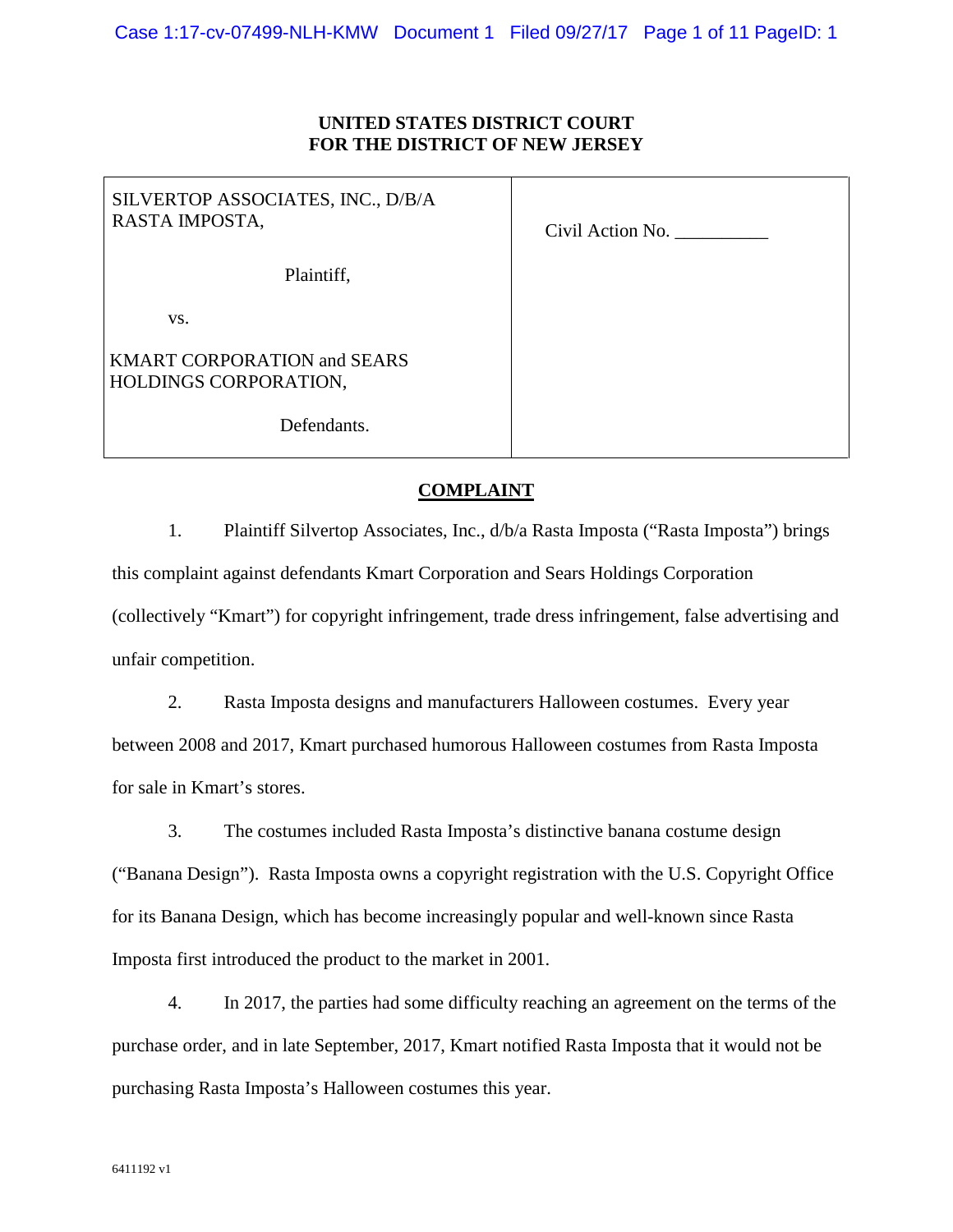#### Case 1:17-cv-07499-NLH-KMW Document 1 Filed 09/27/17 Page 2 of 11 PageID: 2

5. Rasta Imposta inquired as to whether Kmart would still be selling Rasta Imposta's banana costume in its stores and Kmart informed Rasta Imposta that it had found "another vendor" to fulfill "that item."

6. Shortly thereafter, Rasta Imposta discovered that Kmart had begun offering the infringing Totally Ghoul Banana Men's Halloween Costume ("Totally Ghoul Costume"), which is a direct replication and knockoff of Rasta Imposta's copyrighted Banana Design.

7. Third parties currently license the Banana Design from Rasta Imposta, but Kmart does not have any license to use the Banana Design.

8. Kmart is not free to simply appropriate Rasta Imposta's intellectual property for its own business advantage without Rasta Imposta's consent. Accordingly, Rasta Imposta files this lawsuit seeking damages and injunctive relief.

#### **PARTIES**

6. Plaintiff Rasta Imposta is a New Jersey corporation with its principal place of business at 600 E. Clements Bridge Road, Runnemede, NJ 08078.

7. Defendant Kmart Corporation is a corporation organized and existing under the laws of Delaware with its corporate headquarters at 3333 Beverly Road, Hoffman Estates, Illinois 60179.

8. Defendant Sears Holdings Corporation is a corporation organized and existing under the laws of Delaware with its corporate headquarters at 3333 Beverly Road, Hoffman Estates, Illinois 60179.

9. Upon information and belief, defendant Kmart Corporation is a subsidiary of parent corporation defendant Sears Holdings Corporation.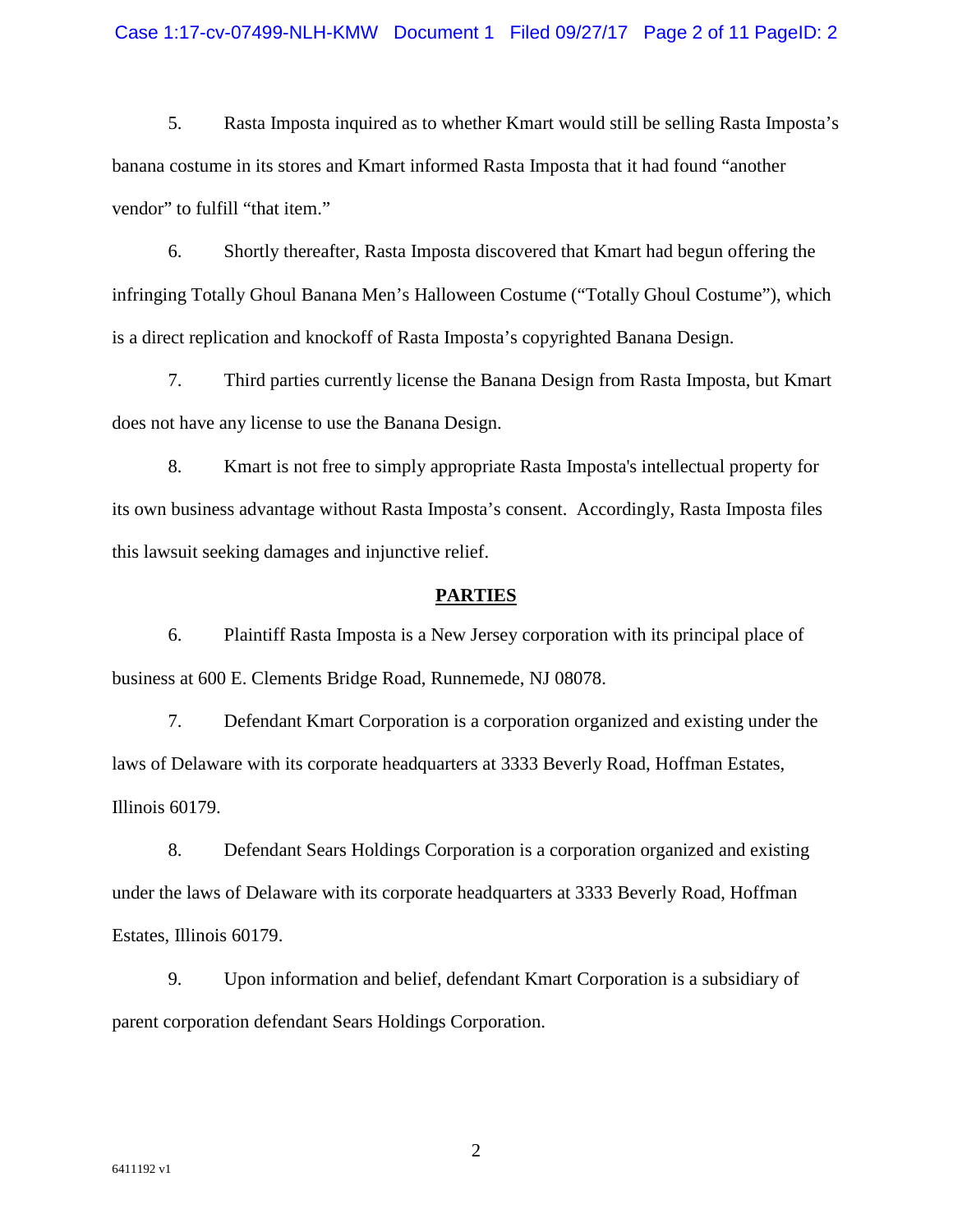#### **JURISDICTION AND VENUE**

10. This Court has federal question jurisdiction over Rasta Imposta's federal claims pursuant to 28 U.S.C. §§ 1331, 1338(a).

11. This court has personal jurisdiction over defendant Kmart Corporation because Kmart Corporation is engaged in the systematic and continuous conduct of business in the State of New Jersey. Kmart Corporation's conduct in connection with the State of New Jersey required it reasonably to anticipate that it would be subject to the jurisdiction of the courts in the State of New Jersey.

12. This court has personal jurisdiction over defendant Sears Holdings Corporation because Sears Holdings Corporation is engaged in the systematic and continuous conduct of business in the State of New Jersey. Sears Holdings Corporation's conduct in connection with the State of New Jersey required it reasonably to anticipate that it would be subject to the jurisdiction of the courts in the State of New Jersey.

13. Venue in the District of New Jersey is proper under 28 U.S.C. § 1391.

## **FACTUAL BACKGROUND**

#### **A. Rasta Imposta's Designs and Intellectual Property**

14. Rasta Imposta is a small, local business that designs, manufactures, and sells innovative and distinctive costumes for adults and children.

15. Rasta Imposta began over twenty years ago when its Chief Executive Officer, Robert Berman, created the Original Rasta Hat with sewn-in dreadlocks. The Original Rasta Hats were an instant success. This led to the creation of new designs and the company's expansion into the "Halloween Industry."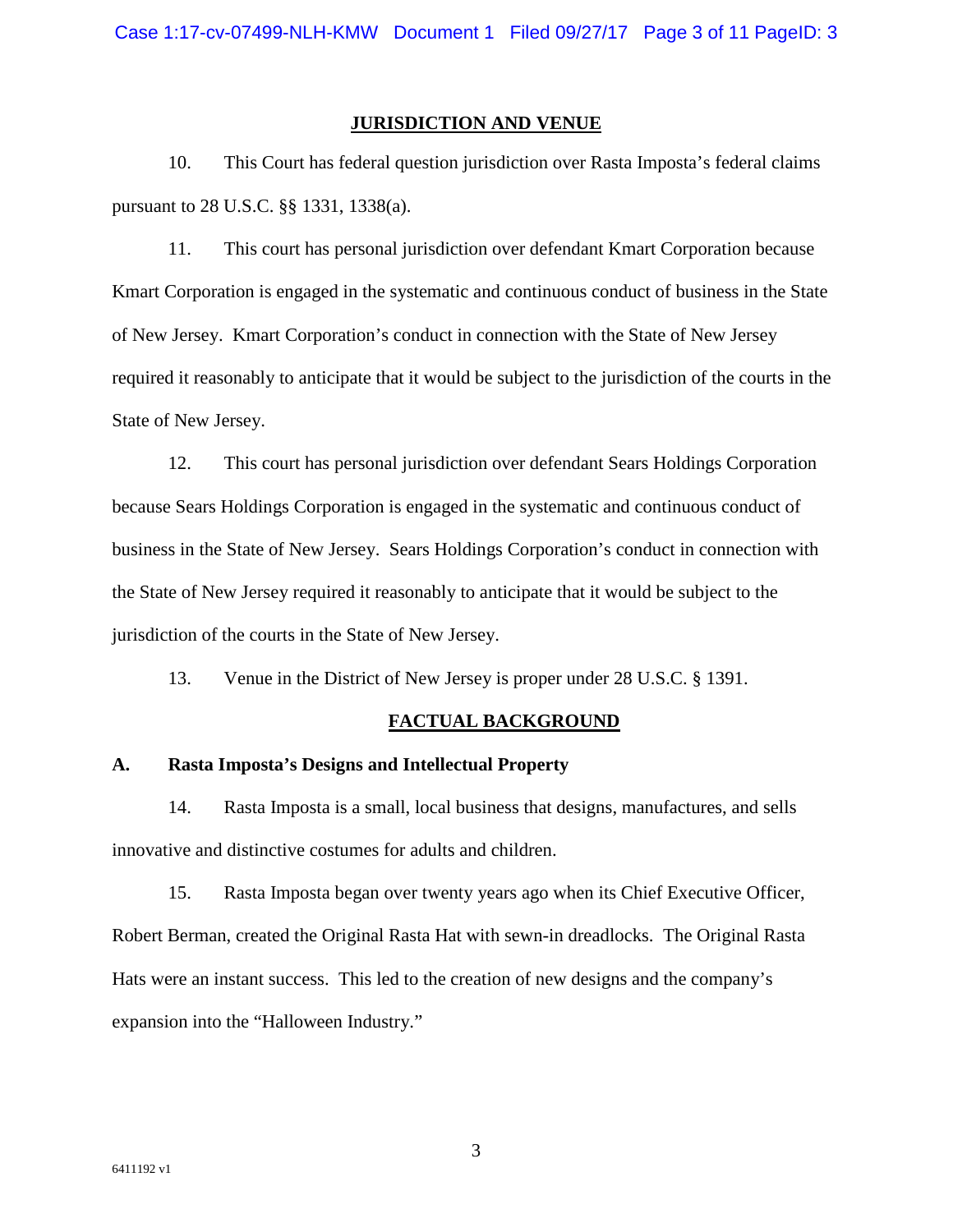16. In 1998, Rasta Imposta introduced a collection of costumes to complement its existing line of hats. Rasta Imposta now manufactures thousands of costumes and accessories for kids and adults of all ages.

17. Crucial to Rasta Imposta's brand is that consumers recognize Rasta Imposta as a creator and manufacturer of unique costume designs that are made with high quality materials. Rasta Imposta strives to consistently create new and innovative looks that set it apart from other costume designers and manufacturers.

18. Rasta Imposta began offering the Banana Design to the public on or about March 9, 2001. The Banana Design is shown below:



19. When it debuted in 2001, the Banana Design was the only costume design with this distinctive overall appearance.

20. The appearance and trade dress of Rasta Imposta's distinctive Banana Design is identified by a combination of arbitrary and distinct visual elements which make up its overall appearance, design, and trade dress, including, but not limited to the Banana Design's bright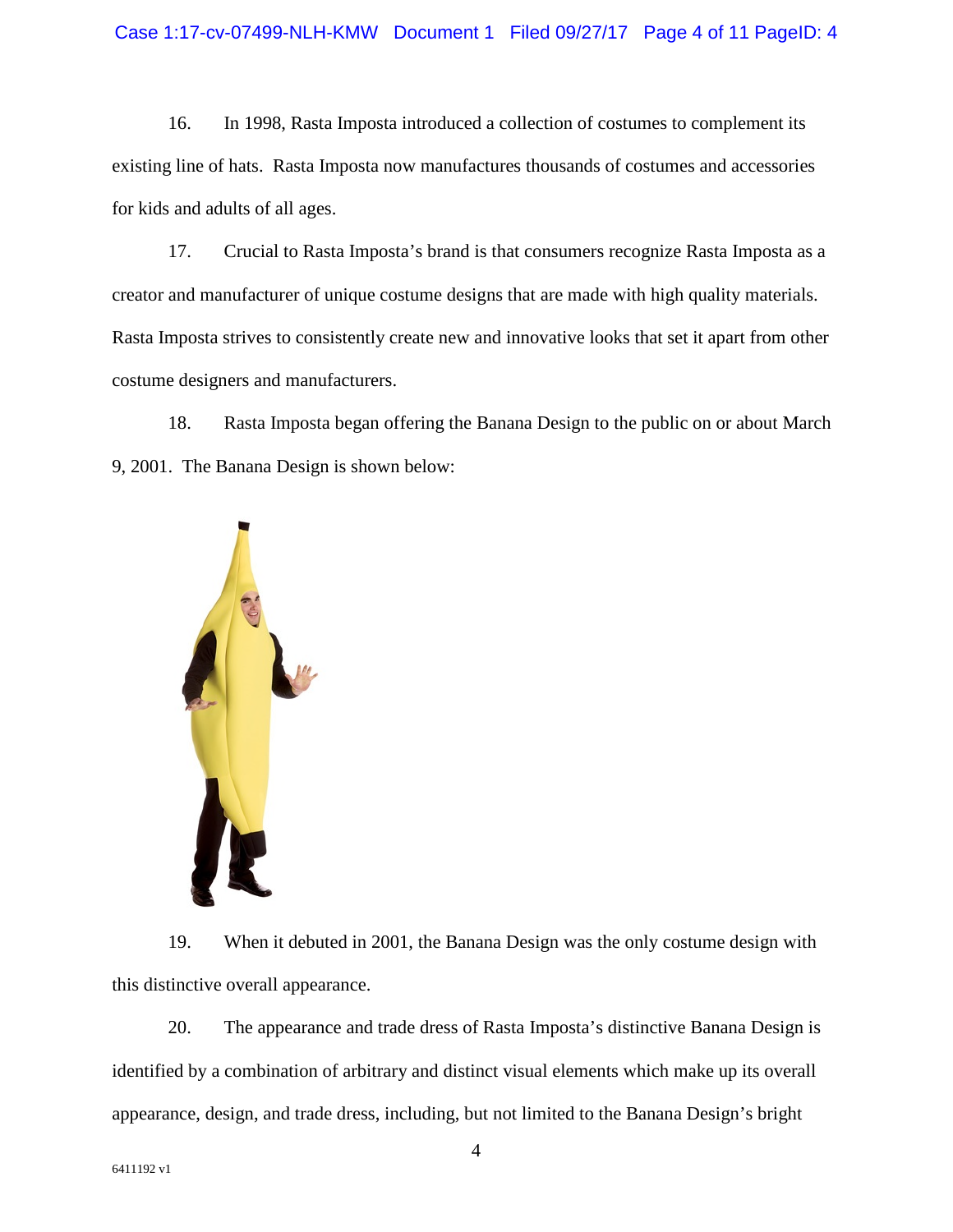#### Case 1:17-cv-07499-NLH-KMW Document 1 Filed 09/27/17 Page 5 of 11 PageID: 5

yellow color with dark tips at the ends, the lines running down the sides, the Banana Design's placement of the banana ends, and the cutout holes in the Banana Design.

21. Rasta Imposta advertises the Banana Design by using models who wear long black pants, a shirt with black sleeves, and black dress shoes.

22. Due to Rasta Imposta's manufacture and advertisement of the Banana Design between 2001 and the present, the Banana Design has become recognizable as a unique banana costume design throughout the United States.

23. Rasta Imposta filed an application to register the Banana Design on or about March 23, 2010.

24. Rasta Imposta owns Copyright Registration No. VA 1-707-439, which was issued March 26, 2010, for the Banana Design.

25. Since 2001, Rasta Imposta has licensed its Banana Design to other companies seeking to sell a similar product and it remains one of the company's most important costumes.

#### **B. Kmart's Infringement of Rasta Imposta's Designs**

26. Whereas in prior years Kmart sold Rasta Imposta's banana costumes, Rasta Imposta recently learned that Kmart was ending its business relationship with Rasta Imposta on or about September 22, 2017.

27. Kmart had replaced the Rasta Imposta costume with its Totally Ghoul Costume, which directly copies the Banana Design. See the comparison below between Rasta Imposta's 7102 Banana Deluxe Costume ("Banana Deluxe Costume") and Kmart's Totally Ghoul Costume: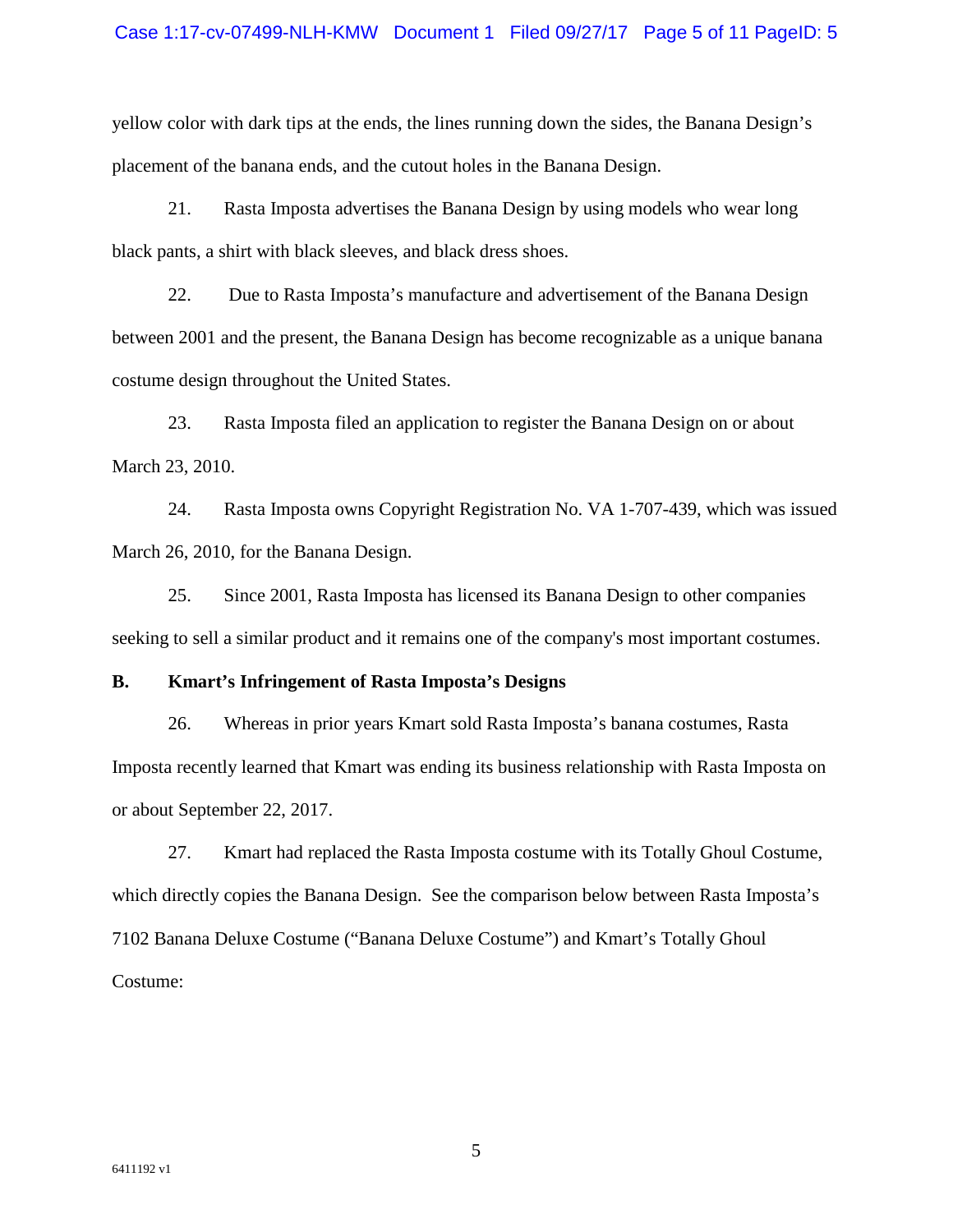**RASTA IMPOSTA** 

**KMART** 



28. Rasta Imposta's Banana Design was known to Kmart prior to Kmart's copying of the above costume, as Kmart previously purchased the costume from Rasta Imposta.

29. Kmart created this "knock-off" for the 2017 Halloween season and appears to have begun selling it in or around August of 2017.

30. The design is substantially and confusingly similar to Rasta Imposta's costume design.

31. Kmart's copying of the Banana Design without regard to Rasta Imposta's intellectual property rights in the Banana Design constitutes unfair competition under the Lanham Act and the common law.

32. Additionally, Kmart violated the Copyright Act when it copied Rasta Imposta's Banana Design with willful disregard of Rasta Imposta's intellectual property rights and copyright registrations.

33. The Kmart Totally Ghoul Costume has the same shape as the Banana Design, the ends of the banana are placed similarly, the vertical lines running down the middle of the banana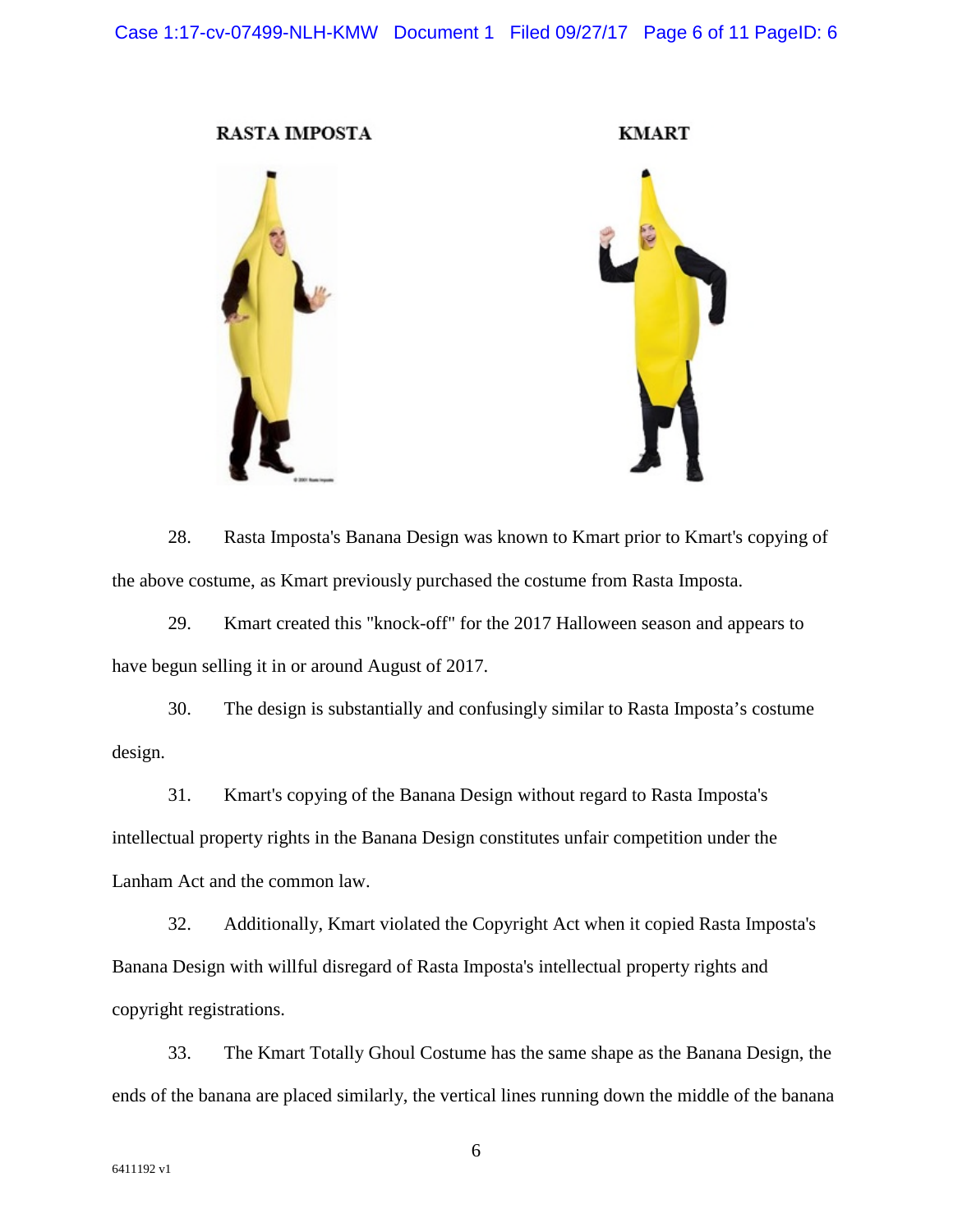are placed similarly, the one-piece costume is worn on the body the same way as the Banana Design, and the cut out holes are similar to the Banana Design.

34. Additionally, Kmart outfitted its costume model identically to the Rasta Imposta model, showing the product with black dress shoes, long black pants, and a long black shirt.

35. Rasta Imposta has suffered significant financial harm and irreparable harm to its reputation as a result of Kmart's conduct.

36. By severing its relationship with Rasta Imposta and using the Banana Design without Rasta Imposta's consent, Kmart has engaged in copyright infringement, unfair competition, trade dress infringement and false advertising.

## **Count I – Copyright Infringement Under the Copyright Act as to Rasta Imposta's Banana Costume Design**

37. Rasta Imposta repeats and incorporates all other paragraphs of the Complaint as if fully set forth herein.

38. The Banana Design that is the subject of Copyright Registration No. VA 1-707- 439, issued March 26, 2010, is the intellectual property of Rasta Imposta.

39. Kmart has infringed upon Rasta Imposta's Banana Design.

40. The infringement of Rasta Imposta's copyrighted materials has been willful,

intentional, and in total disregard of Rasta Imposta's copyright, in violation of 17 U.S.C. § 501 et seq.

41. Kmart did not have license, authorization or the consent of Rasta Imposta to use a substantially-similar banana design.

42. Kmart copied Rasta Imposta's Banana Design in creating the Kmart knock-off Totally Ghoul Costume.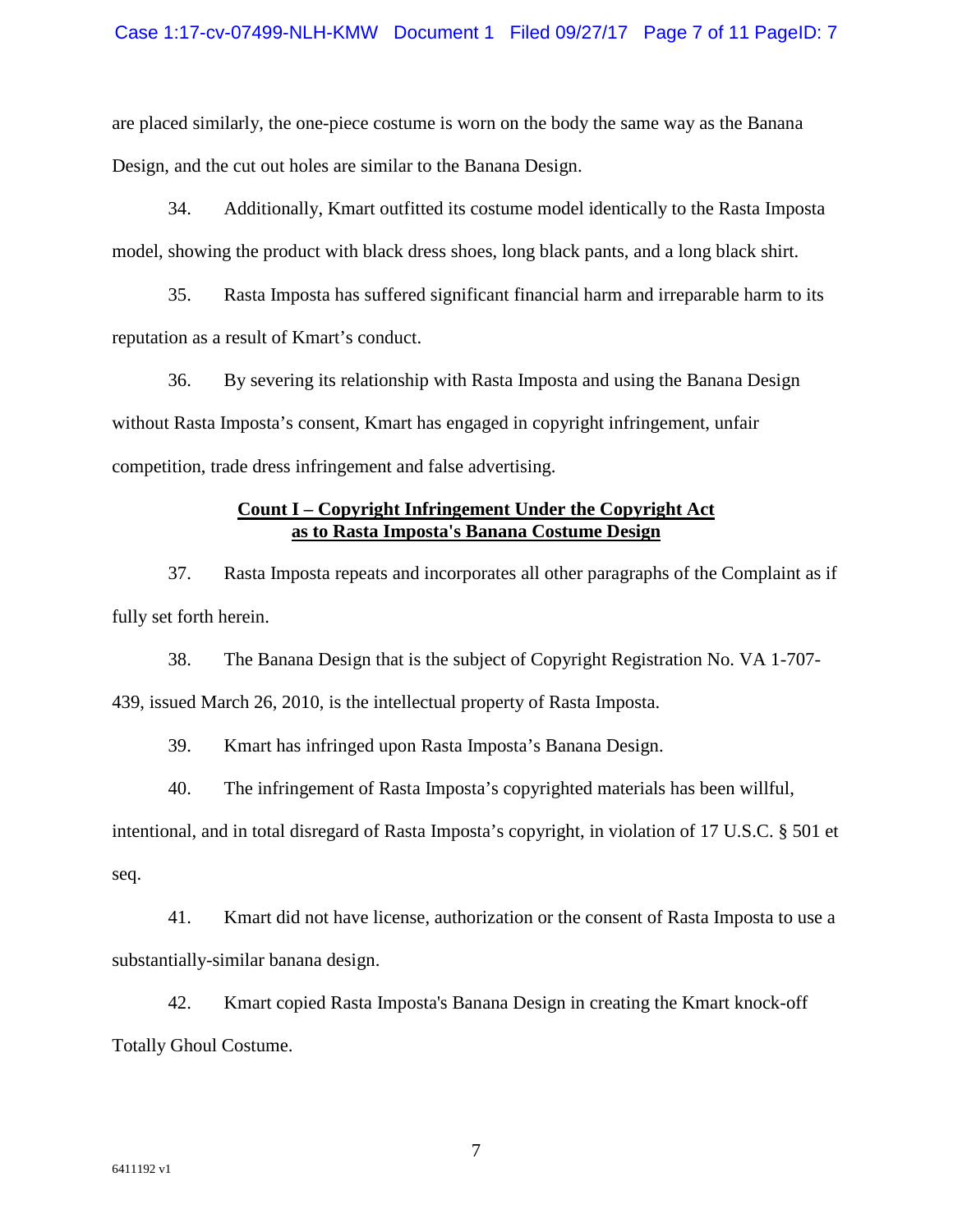43. The Totally Ghoul Costume currently being sold by Kmart is substantially similar to Rasta Imposta's Banana Design.

44. As a result of Kmart's infringement of Rasta Imposta's copyright and exclusive rights under copyright, Rasta Imposta is entitled pursuant to 17 U.S.C. § 504 to either disgorgement of profits and recovery of actual damages, or statutory damages.

45. Rasta Imposta is further entitled to recovery of its attorneys' fees and costs pursuant to 17 U.S.C. § 505.

46. Kmart's conduct is resulting in irreparable damage to Rasta Imposta and Rasta Imposta has no adequate remedy at law.

47. Kmart's infringement of Rasta Imposta's copyrights has damaged, and is continuing to damage, Rasta Imposta in an amount to be determined at trial.

48. Accordingly, Rasta Imposta seeks an order under 17 U.S.C § 502 enjoining Kmart's copyright infringement.

49. By reason of the foregoing, Rasta Imposta is entitled to injunctive relief, either actual or statutory damages, attorneys' fees and costs, and further relief as the Court deems just and proper.

### **Count II – Trade Dress Infringement Under the Lanham Act as to Rasta Imposta's Banana Design**

50. Rasta Imposta repeats and incorporates each paragraph of the Complaint as if set forth fully herein.

51. The Banana Design is inherently distinctive and has acquired distinctiveness through secondary meaning.

52. The Banana Design is non-functional with a protectable overall appearance.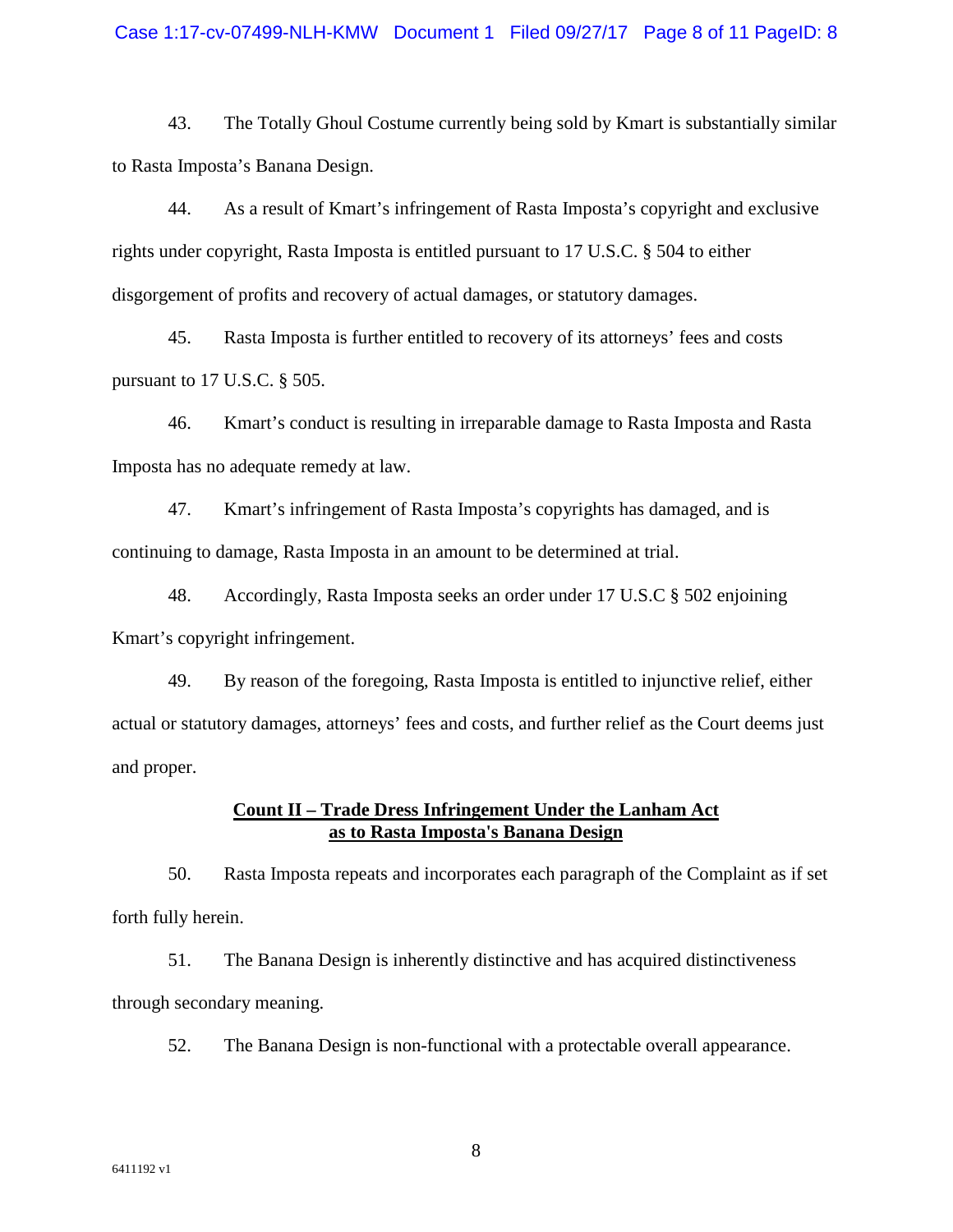#### Case 1:17-cv-07499-NLH-KMW Document 1 Filed 09/27/17 Page 9 of 11 PageID: 9

53. Kmart's imitation of the Banana Design is likely to cause consumer confusion in consumer's minds as to the source of the product.

54. Consumers associate the Banana Design trade dress with Rasta Imposta, due to Rasta Imposta's continuous and widespread use of the design since 2001.

55. Consumers are likely to see Kmart's infringing design and associate that design with Rasta Imposta, or to see both parties' designs, which are substantially similar, and assume those designs are created and manufactured by the same company.

56. Rasta Imposta cannot control the quality or features of Kmart's costume design, and if Kmart creates an inferior banana costume design, consumers are likely to incorrectly associate that product with Rasta Imposta.

57. Rasta Imposta has been and continues to be damaged by Kmart's activities and conduct. Accordingly, Rasta Imposta is entitled to recover their damages, as well as Kmart's profits received as a result of the infringement, pursuant to 15 U.S.C. §1117(a).

58. Unless Kmart's conduct is enjoined, Rasta Imposta and its goodwill and reputation will suffer irreparable injury which cannot be adequately calculated or compensated solely by money damages.

59. By reason of the foregoing, Rasta Imposta is entitled to injunctive relief, treble damages, attorneys' fees and costs, and further relief as the Court deems just and proper.

### **Count III – Common Law and Federal Unfair Competition**

60. Rasta Imposta repeats and incorporates each paragraph of the Complaint as if set forth fully herein.

61. Kmart's conduct constitutes unfair competition, in that Kmart is attempting to benefit commercially from the consumer goodwill and the intellectual property rights that Rasta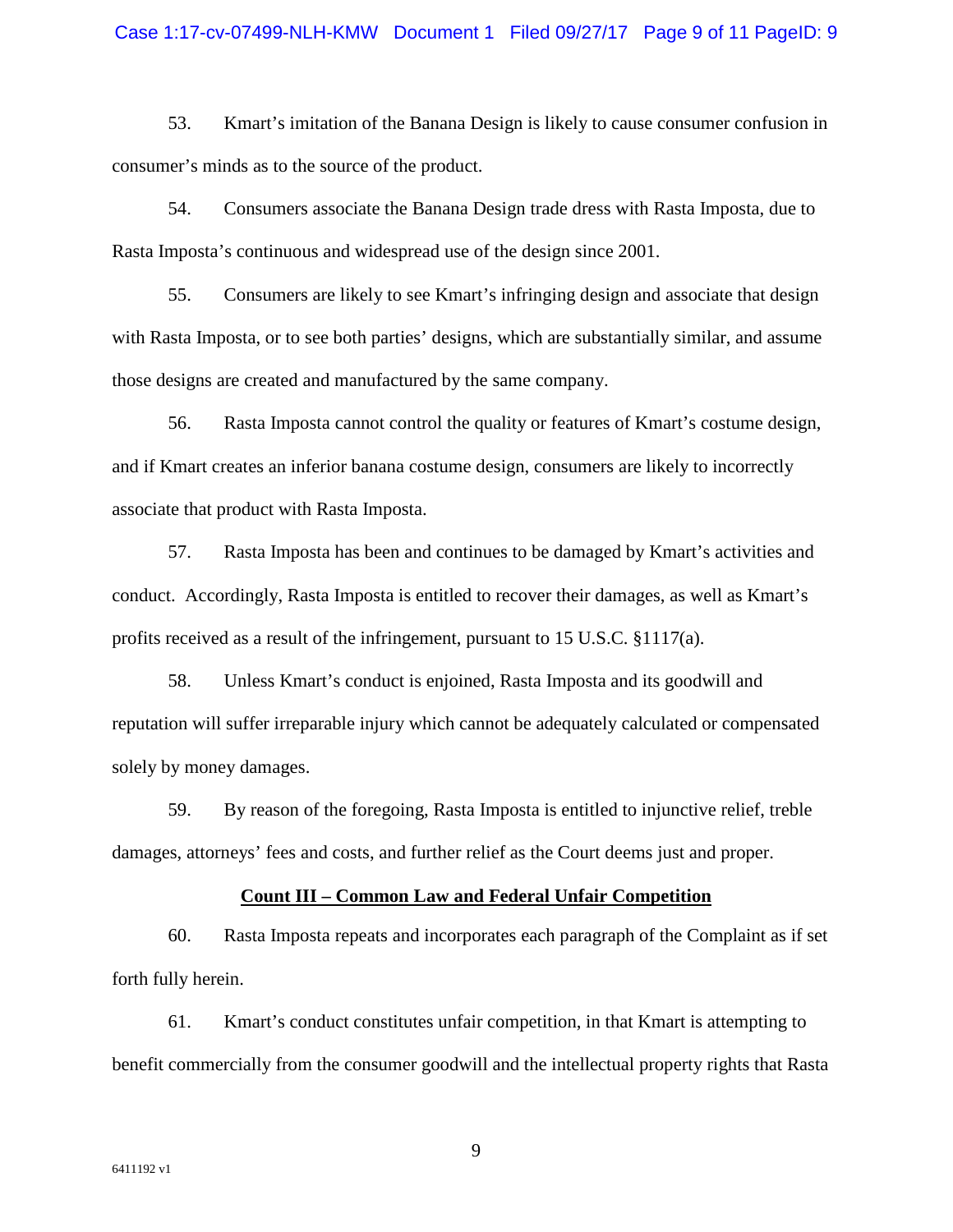#### Case 1:17-cv-07499-NLH-KMW Document 1 Filed 09/27/17 Page 10 of 11 PageID: 10

Imposta has in its distinctive costume designs, along with Rasta Imposta's creativity in coming up with unique costume concepts.

62. Kmart's conduct in copying Rasta Imposta's well-known Banana Design is likely to cause consumer confusion as to the source of the products offered by Kmart, especially in light of the fact that Kmart previously sold Rasta Imposta's costumes featuring the Banana Design.

63. Kmart has increased the likelihood of confusion resulting from its knock-off product by advertising this product in a misleading manner. Kmart chooses to dress its costume model the same as Rasta Imposta's models.

64. Kmart's wrongful conduct arises directly out of and is connected to its advertising activities.

65. Such acts constitute acts of unfair competition against Rasta Imposta under 15 U.S.C. § 1125.

66. Rasta Imposta has been and continues to be damaged by Kmart's activities and conduct. Accordingly, Rasta Imposta is entitled to recover its damages, as well as Kmart's profits received as a result of the infringement, pursuant to 15 U.S.C.  $\S 1117(a)$ .

67. Unless Kmart's conduct is enjoined, Rasta Imposta and its goodwill and reputation will suffer irreparable injury which cannot be adequately calculated or compensated solely by money damages.

68. By reason of the foregoing, Rasta Imposta is entitled to injunctive relief, treble damages, attorneys' fees and costs, and further relief as the Court deems just and proper.

#### **PRAYER FOR RELIEF**

WHEREFORE, Plaintiff Rasta Imposta prays for relief and judgment, and requests that the Court: